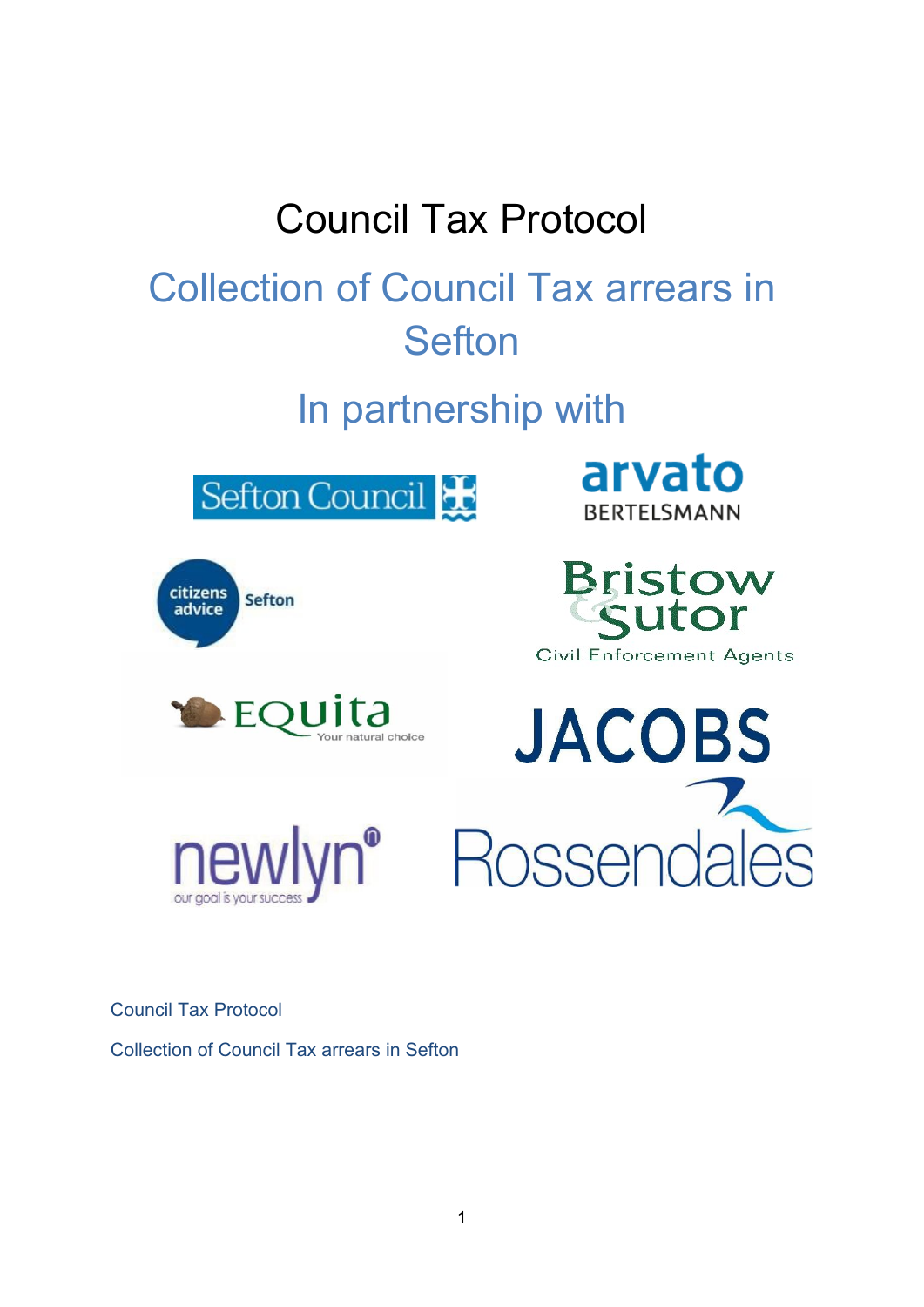We agree to adopt this protocol as our public commitment to its principles of fairness, partnership working and transparency in local authority debt collection in the Sefton Borough.

> Christine Finnigan Partnership & Local Taxation Manager Sefton MBC

Pauline Killen Chief Executive Citizens Advice Sefton

. Diane Turner Head of Customer Centric Services

Arvato Public Sector Services Ltd (Sefton Council's Council Tax service

delivery partner)

C Fining Pauline A. Ill Drewe

Mark

Barry Revenues & Accounts Payable Service Manager

Arvato Public Sector Services Ltd (Sefton Council's Council Tax service delivery partner)

Andrew Rose, Director Bristow & Sutor

. Luke Fowler, Director Equita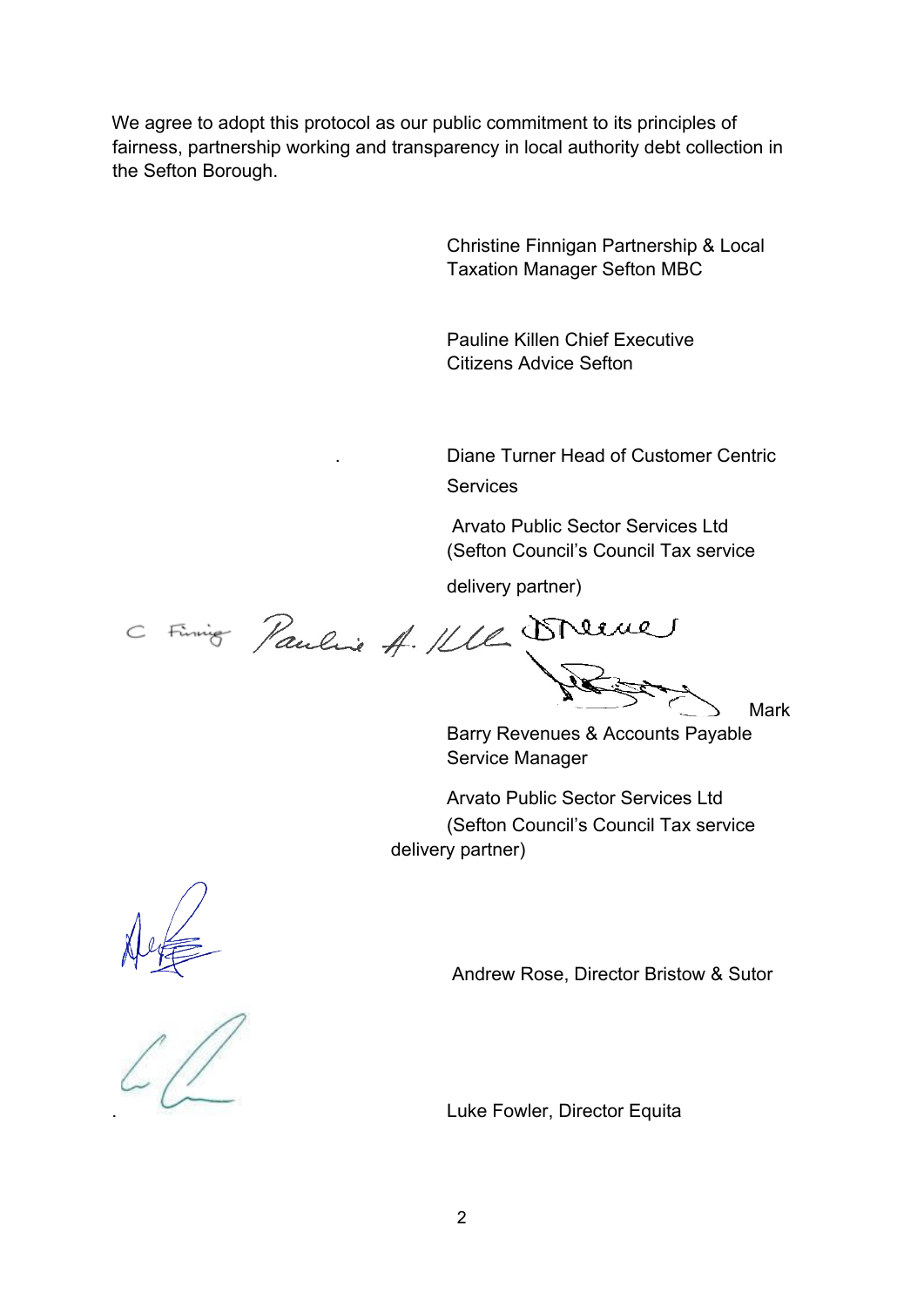

Simon Jacobs, Partner Jacobs

Michele Fenner, Director Newlyn

 $QANQ$ 

Dan chand

David Chapman, Director Rossendale's

#### 1. Introduction

- 1.1 Council Tax payers in Sefton receive a better level of service when the Council, its Enforcement Agents and Citizens Advice Sefton work closely together. Early intervention and proactive contact with people struggling with bill payments can help prevent them incurring further charges and help alleviate stress. It can also potentially help reduce both collection costs and calls on local public services, particularly mental health services.
- 1.2 In setting down clear procedures and keeping them regularly under review, all parties to the Collection of Council Tax Arrears Protocol in Sefton ("the protocol") can ensure that cases of arrears are dealt with appropriately whilst complaints are handled efficiently. The protocol outlines the way local partnerships in Sefton can be strengthened and our residents better supported.
- 1.3 The intention of this protocol is to ensure that Council Tax arrears are dealt with quickly, effectively and realistically. This partnership approach is even more important at a time of economic uncertainty in order to ensure that Sefton residents are able to pay their Council Tax bills on time, get the benefits to which they are entitled and those in financial difficulty get high quality debt advice.

#### 2. Background

2.1 This protocol seeks to align itself with the "Revised Council Tax Arrears Good Practice Protocol" agreed in June 2017 with Citizens Advice and the Local Government Association. Developed through partnership work between the national bodies representing advice agencies, local government and enforcement agencies throughout England and Wales, the "Revised Council Tax Arrears Good Practice Protocol" published by Citizen Advice builds upon the previous protocol, which the Government recommended local authorities adopt in their 2013 guidance. The protocol reflects best practice at local level and is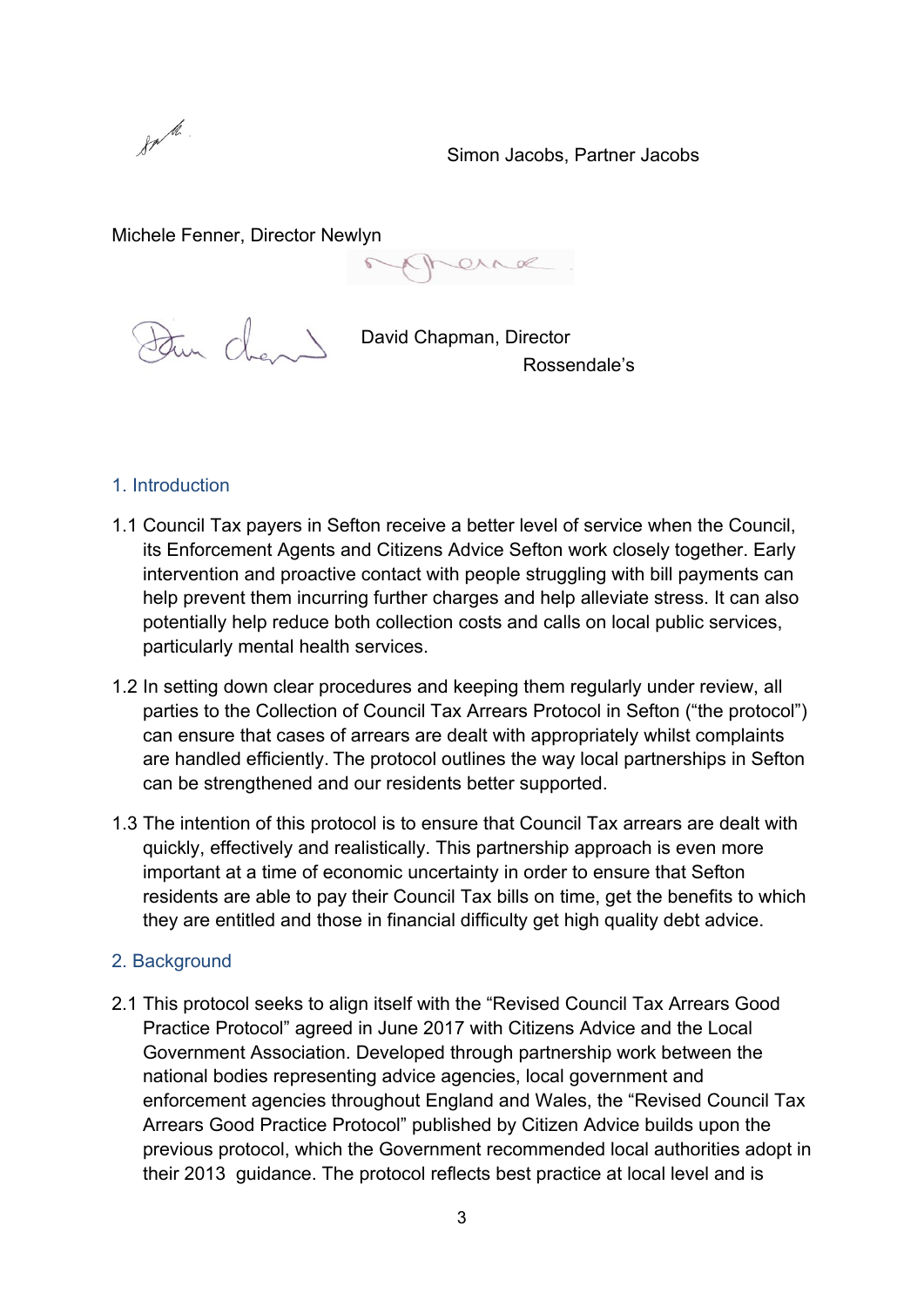intended to facilitate regular liaison on practices and policy concerning Council Tax debt collection.

3. Partnership working

To foster effective partnership working in Sefton:

- 3.1 Sefton Council, its Enforcement Agents and Citizens Advice Sefton will meet regularly to discuss practical and policy issues and report annually to Sefton Council's elected members (Councillors).
- 3.2 All parties to provide dedicated contacts accessible on direct lines and electronically so that issues can be taken up quickly.
- 3.3 All parties will promote mutual understanding by providing training workshops, undertaking exchange visits and sharing good practice.
- 3.4 The Council is responsible for the overall Council Tax collections process and will ensure that all staff involved in collecting Council Tax receive the appropriate training, particularly on vulnerability and hardship.
- 3.5 The Council, the Enforcement Agents and Citizens Advice Sefton will work together in developing procedures, such as the Code of Practice for Enforcement Agents working in Sefton, highlighting examples of vulnerable people or those who find themselves in vulnerable situations, and specifying clear procedures in dealing with them. Contractual arrangements with the Enforcement Agents specify procedures for the Council to take back cases involving vulnerable people.
- 3.6 The Council will consider any informal complaints where debtors may be afraid to complain formally where Enforcement Agent activity is ongoing. Informal complaints received from Citizen Advice Sefton or other advice agencies can indicate problems worthy of further investigation both locally by the Council, under its Corporate Complaints Procedures, and by referral to national bodies such as the Civil Enforcement Association (CIVEA).

### 4. Information

To improve the information supplied to Council Tax payers about the billing process, how to get support and debt advice and to promote engagement:

4.1 All parties to this agreement will work together to produce letters that clearly and consistently explain how Council Tax bills have been calculated (including any Council Tax Reduction Scheme awarded). Council Tax bills will make it clear that Council Tax is a priority debt and explain the consequences of not making payment by the date specified. As far as possible, within the constraints of the Council's billing software system, where a taxpayer has Council Tax arrears, the letters will outline how the debt has been accumulated and over which time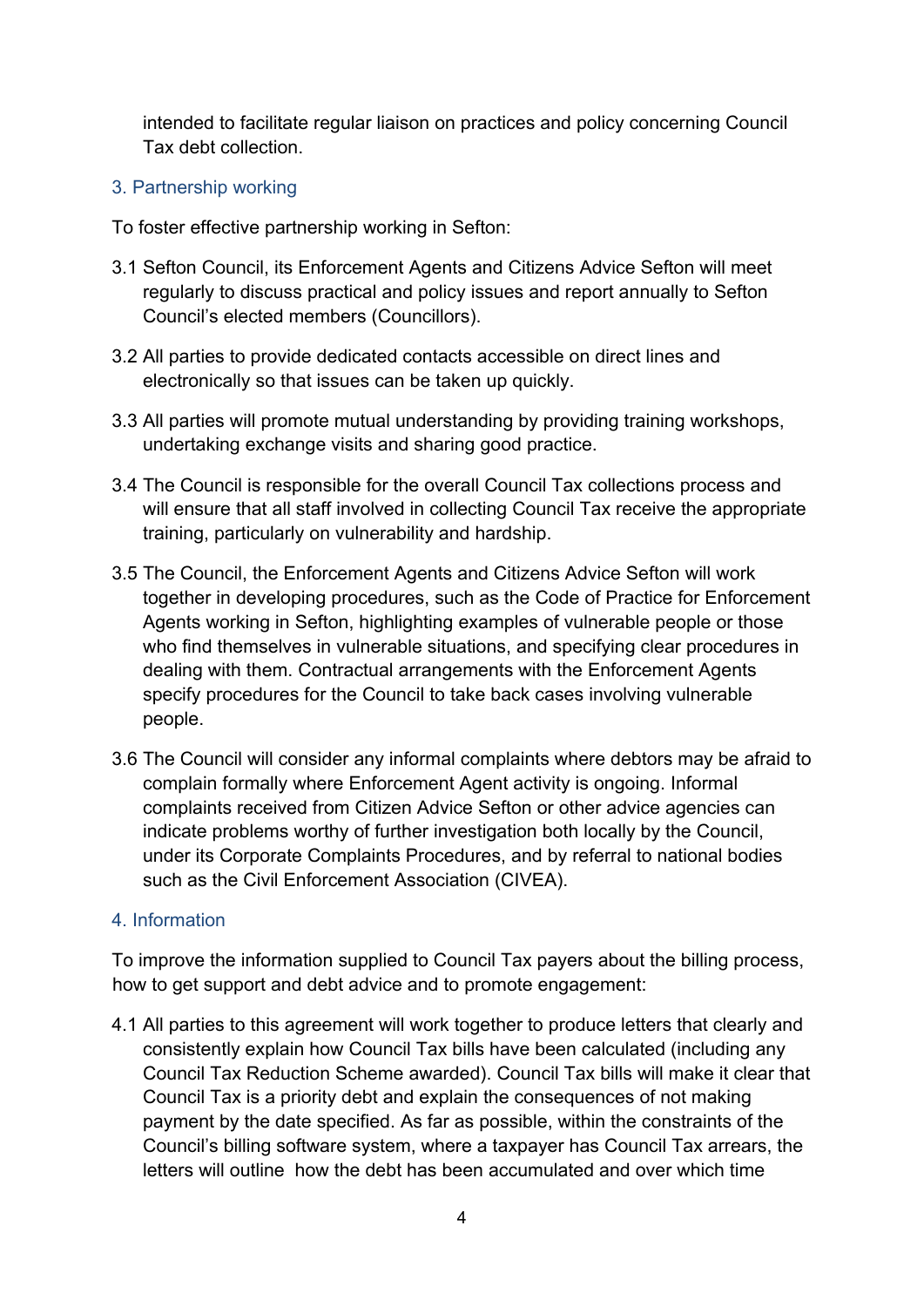period. The layout and language of bills and letters will be easy to understand, and all letters to include a contact phone number and how to contact the Council. All information will also be available online in a clear format.

- 4.2 The Council will consider reviewing payment arrangements and offer more flexible options, including, subject to practicality, different payment dates within the month, spreading payments over 12 months and, potentially, different payment amounts to assist those on fluctuating incomes. This will allow people to budget more effectively.
- 4.3 The Council and its Enforcement Agents will publicise local and national debt advice contact details on literature and notices. Citizens Advice Sefton will help by promoting the need for debtors to contact the Council or the Enforcement Agent Company promptly in order to agree payment plans. All parties will work together to ensure the tone of letters is not intimidating but encouraging of engagement.
- 4.4 The Council will ensure that its Enforcement Agents have appropriate information about the Council Tax debts they are recovering, so they can put this in letters they send to debtors and answer any questions.
- 4.5 The Council will ensure that information about its Enforcement Agents and the enforcement process is available on its website. This information will cover charges Enforcements Agents are allowed to make by law, how to complain about Enforcement Agent behaviour or check Enforcement Agent certification and further help available from the Council and Citizens Advice Sefton.
- 4.6 All parties will work together to review and promote better engagement by Council Tax payers. This will include providing information on how bills can be reduced through reliefs, such as sole occupier, carer or student discounts; exemptions, such as where properties are left empty by persons needing personal care; and the Local Council Tax Reduction Scheme for low income households (pensioners and working age).
- 4.7 Council Tax payers will be advised that they should contact the Council if they experience financial hardship and the consequences of allowing priority debts to accumulate. Where appropriate, all parties to provide information about local discretionary financial support such as Sefton Council's Emergency Hardship Fund and Emergency Limited Assistance Scheme. The Council will promote links to budgeting tools available via the website of Citizens Advice Sefton. The Council will promote information via social media, such as Twitter, and all parties to use opportunities for any joint campaign work.

#### 5. Recovery

If a Council Tax bill is not paid, then the statutory recovery process comes into play. While the Council strives to make early contact with a debtor, the first point of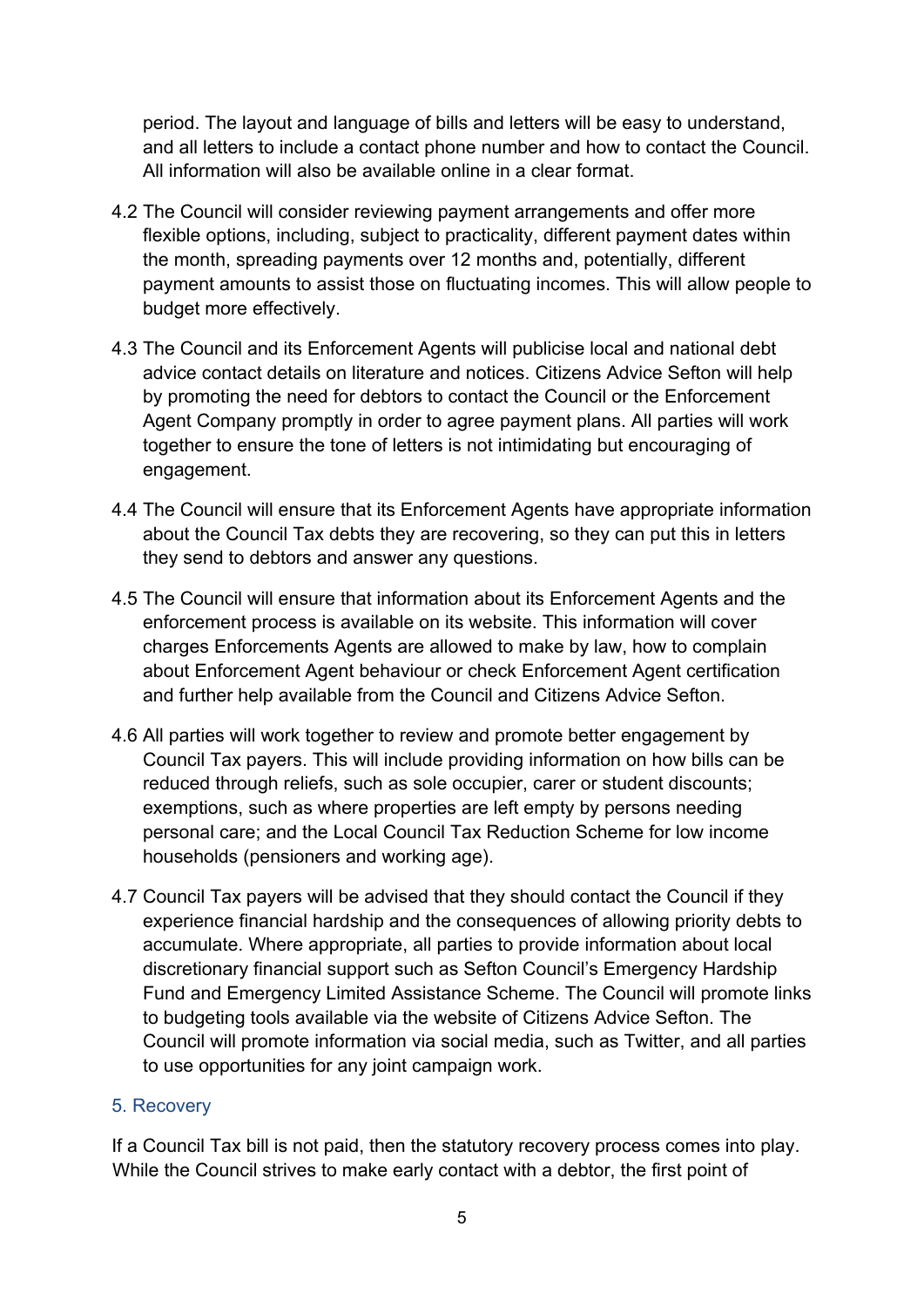engagement by a debtor often only occurs when an Enforcement Agent visits the debtor's home. Every effort will be made at or before the Tribunal Courts and Enforcement Act's compliance stage, including debt and money advice referrals and to assess whether vulnerability or hardship applies, so as to avoid escalating a debt. Therefore:

- 5.1 The Council and its Enforcement Agents will work in partnership with Citizens Advice Sefton on the content, language and layout of all documents, produced by the Council and its Enforcement Agents. This should aim to ensure that the rights and responsibilities of all parties, particularly those of the debtor, are clearly set out.
- 5.2 The Enforcement Agents will provide the debtor with details of how to contact the Council should they wish to speak with someone from the Council.
- 5.3 The Council will keep all charges associated with recovery under regular review to ensure they are reasonable and as clear and transparent as possible and reflect actual costs incurred. Enforcement Agents will only make charges in accordance with Council Tax collection and enforcement regulations, particularly the Tribunal Courts and Enforcement Act.
- 5.4 The Council will periodically review what level of debt (inclusive of liability order fees) should have accrued before Enforcement Agent action takes place, as enforcement will add additional costs to a debt.
- 5.5 The Council will keep under review cases that are identified as vulnerable and the different definitions of a vulnerable person.
- 5.6 Where vulnerability has been identified by the Council or Citizens Advice Sefton consideration will be given to alternative recovery methods available and the debt only passed to Enforcement Agents where all other recovery options have been exhausted. Where the Enforcement Agent Company identifies a vulnerable household, the Councils Code of Practice for Enforcement Agent Services and the National Standards for Enforcement Agents must be followed.
- 5.7 The Council will regularly review and publish its policies which cover hardship, including how these relate to Council Tax arrears.
- 5.8 Where a household is currently in receipt of Council Tax Reduction Scheme the Council will consider matters carefully and determine whether to pass such cases to its Enforcement Agents, based on the individual circumstances of the case. In most cases, such debts will be collected by way of a debt collection service activity by the Enforcement Agents rather than under the enforcement regulations as set out in the Tribunal Courts and Enforcement Act.
- 5.9 Debtors may have outstanding claims for Universal Credit, Council Tax